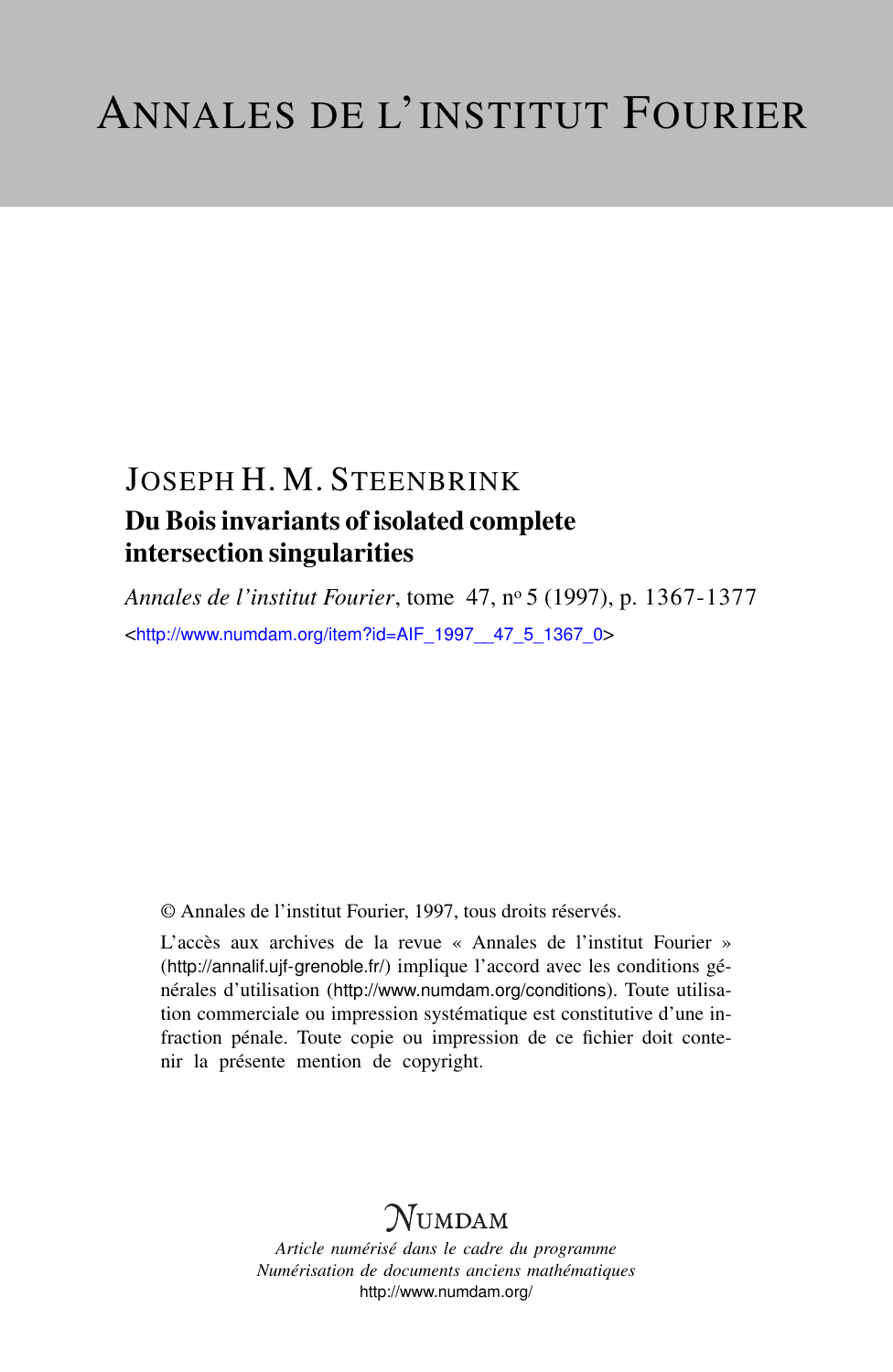# **DU BOIS INVARIANTS OF ISOLATED COMPLETE INTERSECTION SINGULARITIES**

**by Joseph H.M. STEENBRINK (\*)**

# **1. Introduction.**

In this paper we study invariants of isolated singularities which arise from Du Bois' work on the filtered de Rham complex [1]. Therefore we call them Du Bois invariants. In general, these are hard to compute, and their meaning is not very clear. The reason to consider them here is that one of them occurs in the deformation theory of singular Calabi-Yau threefolds. This note is the result of an attempt to understand them better, and aims to give a complete survey of what is known about them until now. We relate them to the Hodge numbers of the local and vanishing cohomology groups. Our main results are Theorem 4 which expresses the Tjurina number of certain Gorenstein singularities in terms of Du Bois invariants and Hodge numbers of the link, and Theorem 6 which expresses the Hodge numbers of the Milnor fibre of certain three-dimensional complete intersections in similar terms. We also address the question whether the Du Bois invariants are semicontinuous under deformation of the singularity.

 $(*)$  Partially supported by the University of Grenoble and the Laboratoire J. Dieudonné of Nice.

*Key words:* Isolated complete intersection singularity - Hodge numbers - Du Bois invariants.

*Math. classification:* 32S35 - 32S05.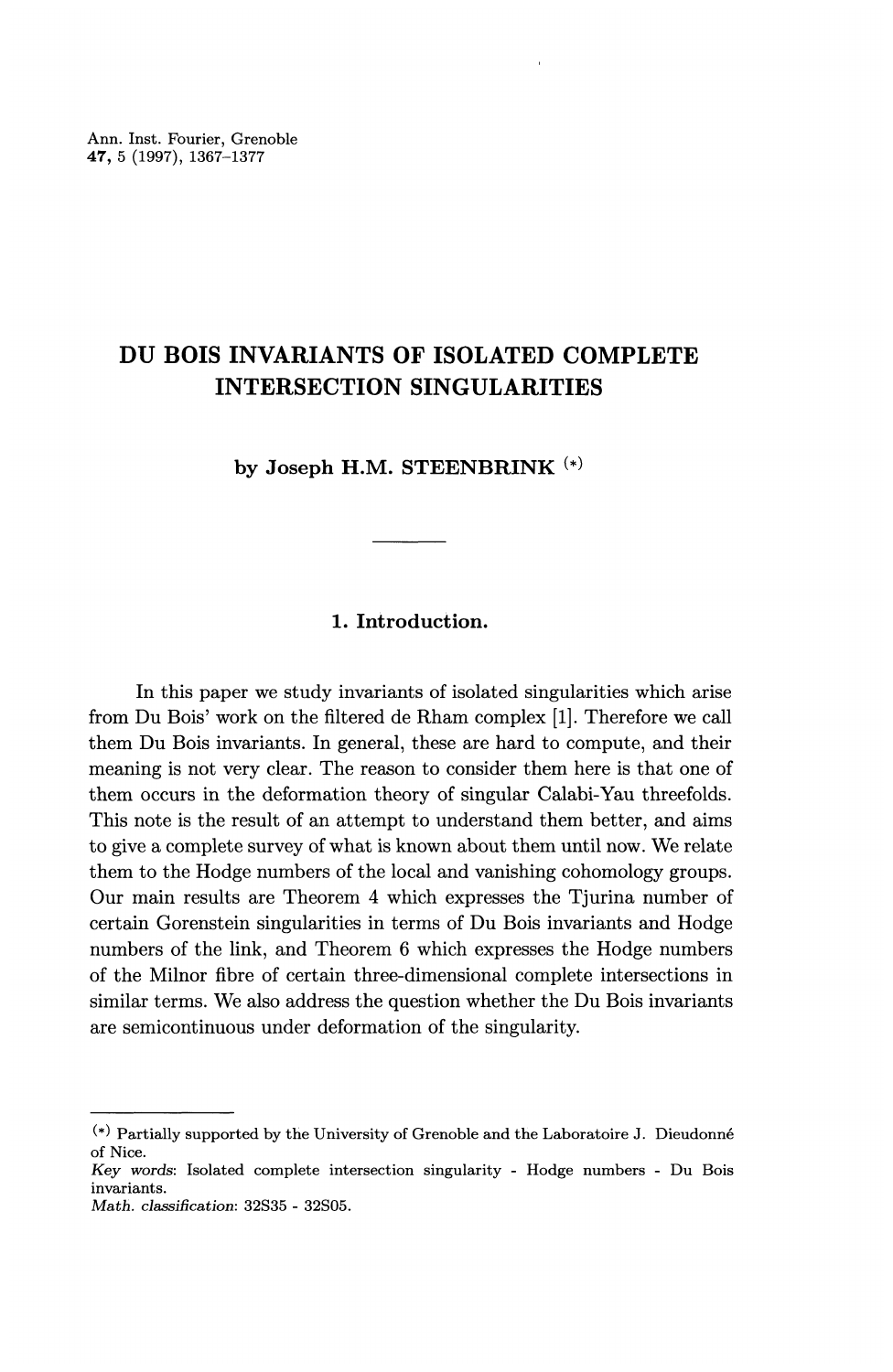#### **2. Du Bois invariants.**

Let  $(X, x)$  be an isolated singularity of pure dimension *n* and let  $\pi$ :  $(Y, E) \rightarrow (X, x)$  be a good resolution of it, i.e. E is a divisor with normal crossings on Y. We fix a representative  $\pi: Y \to X$  with X a contractible Stein space; then  $E \hookrightarrow Y$  is a homotopy equivalence. We put  $U:=Y\setminus E\simeq X\setminus\{x\}.$ 

The Du Bois invariants  $b^{p,q}$  of  $(X, x)$  are defined by

 $b^{p,q}(X,x) := \dim H^q(Y,\Omega_Y^p(\log E)(-E))$ 

for  $p \ge 0$  and  $q > 0$ . Their definition does not depend on the choice of the good resolution, as the Du Bois invariants can be defined in terms of the filtered de Rham complex  $(\tilde{\Omega}_X, F)$  of *X* (see [1]):

$$
b^{p,q} = \dim H^{p+q} Gr_F^p(\tilde{\Omega}_{X,x}).
$$

This follows from [13, Prop. 3.3].

We list some properties of the Du Bois invariants:

THEOREM 1. —  $b^{p,q}(X,x)=0$  if  $p+q>n$  or  $q\geq n$ .

See [3, Thm 2] and [5, Thm 6.6.1, Thm 6.7.1] for the first case. The second case follows from the fact that  $Y$  is an  $n$ -dimensional complex manifold without compact component: by Serre duality,  $H^n(Y, F) = 0$  for all locally free sheaves *F* on *Y.*

THEOREM 2. — If  $(X, x)$  is a toric isolated singularity, then  $b^{p,q} = 0$ *for all*  $p \geq 0$  *and*  $q > 0$ *.* 

See [5, **Exp. V** Sect. 4].

PROPOSITION 1. — If  $(X, x)$  has depth  $\geq k$ , then  $b^{0,q} = 0$  for  $0 < q < k-1$ .

*Proof.* — Suppose that  $(X, x)$  has depth  $\geq k$ . Then  $H^i_{\{x\}}(X, O_X) =$ 0 for  $i < k$  by [4]. As X is a Stein space, this implies that  $H^{i}(U, O_{U}) = 0$  for  $0 < i < k-1$ . By duality of Grauert-Riemenschneider's vanishing theorem we have  $H^i_E(Y, O_Y) = 0$  for  $i < n$ , so  $H^i(Y, O_Y) \simeq H^i(U, O_U)$  for  $i < n - 1$ . Hence  $H^{i}(Y, O_Y) = 0$  for  $0 < i < k - 1$ . By [11, Lemma 2.14], the maps  $H^{i}(Y, O_{Y}(-E)) \to H^{i}(Y, O_{Y})$  are injective for all i, so  $H^{i}(Y, O_{Y}(-E)) = 0$ for  $0 < i < k - 1$ .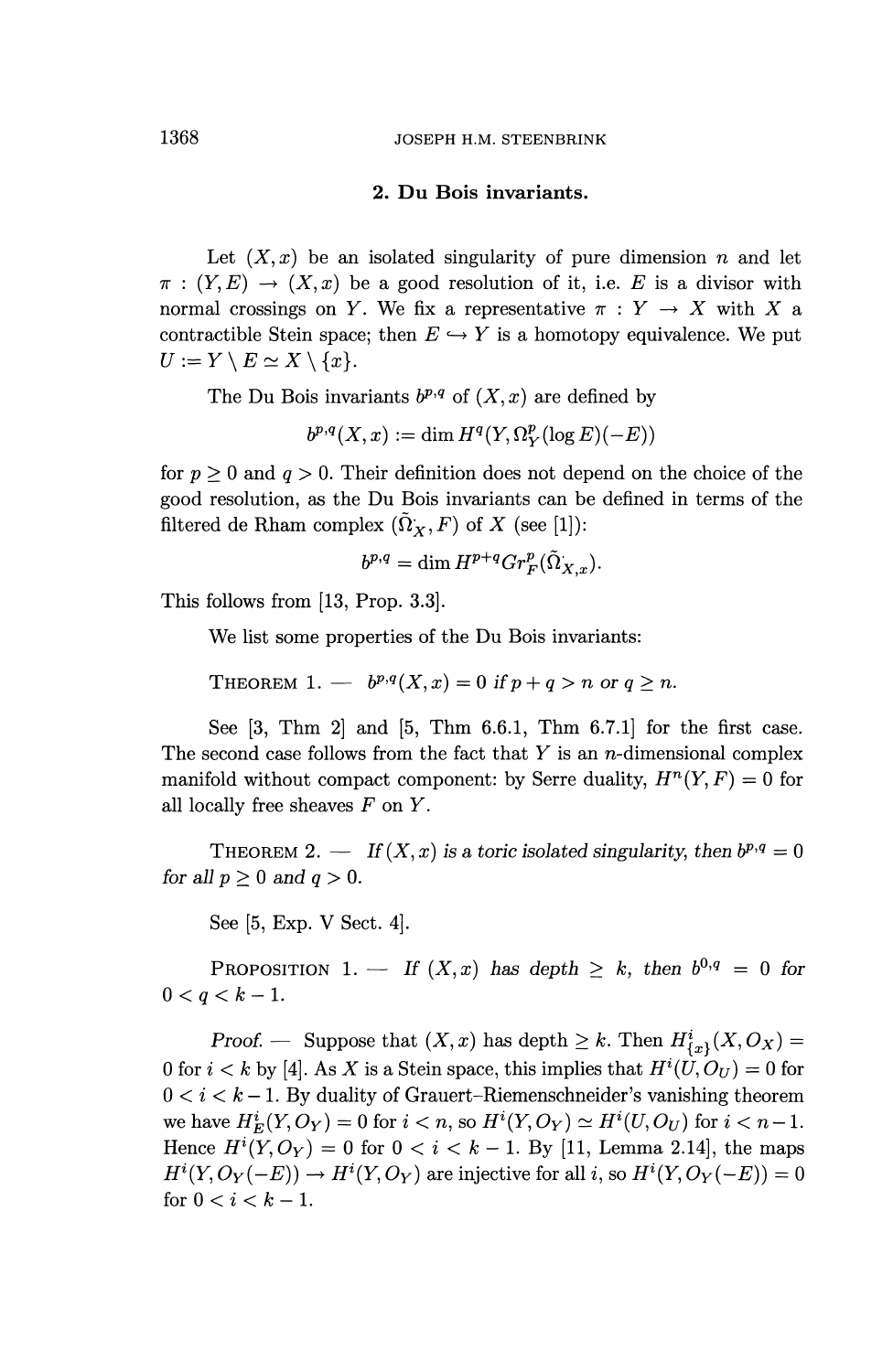In case  $(X, x)$  is Cohen-Macaulay, i.e. has depth n, the only possibly non-zero  $b^{0,q}$  is  $b^{0,n-1}$ . We call  $(X, x)$  a *Du Bois singularity* if  $b^{0,q} = 0$ for  $0 \lt q \lt n$ . Note that the vanishing of  $H^{i}(Y, O_{Y})$  in this range characterizes rational singularities. Du Bois singularities, in particular Gorenstein ones, have been studied by Ishii [6], [7]. She gives an example of a small deformation of a normal isolated Du Bois singularity such that the deformed singularity is no longer Du Bois, and shows that this cannot happen in the Gorenstein case. It follows that the Du Bois invariants are not upper semicontinuous under deformation in general, but might still be semicontinuous for Gorenstein singularities. However, we will give a counterexample to this in Section 4.

If one only considers deformations which can be simultaneously resolved, then the invariants  $b^{p,q}$  do depend upper semicontinously on the parameters. This follows from general semicontmuity theorems concerning higher direct images of coherent sheaves under flat proper mappings.

The restriction of the complex  $\Omega_V (\log E)(-E)$  to *E* is acyclic, hence

$$
\mathbf{H}^{i}(Y,\Omega_{Y}(\log E)(-E))) \simeq H^{i}(Y,E,\mathbf{C}) = 0.
$$

This implies that the first spectral sequence of hypercohomology

(1) 
$$
E_1^{p,q} = H^q(Y, \Omega_Y^p(\log E)(-E)) \Rightarrow \mathbf{H}^{p+q}(Y, \Omega_Y(\log E)(-E)))
$$

converges to 0. It follows, that also  $b^{1,n-1} = 0$  for a Du Bois singularity.

The Du Bois invariant  $b^{1,1}$  has a particular importance for rational singularities:

THEOREM 3. — Let  $(X, x)$  be a rational isolated singularity and let  $\pi: Y \to X$  be a good resolution. Then the subspace generated by the *image of the map*

$$
d\log: H^1(Y, O_Y^*) \to H^1(Y, \Omega_Y^1)
$$

has codimension  $b^{1,1}(X,x)$ .

See [10, Prop. 2.1].

# **3. Invariants from local cohomology.**

Let X, Y be as in the previous section. Let  $L = \partial X$  be the link of  $(X, x)$ . The cohomology groups  $H^{i}(L)$  carry a mixed Hodge structure. (See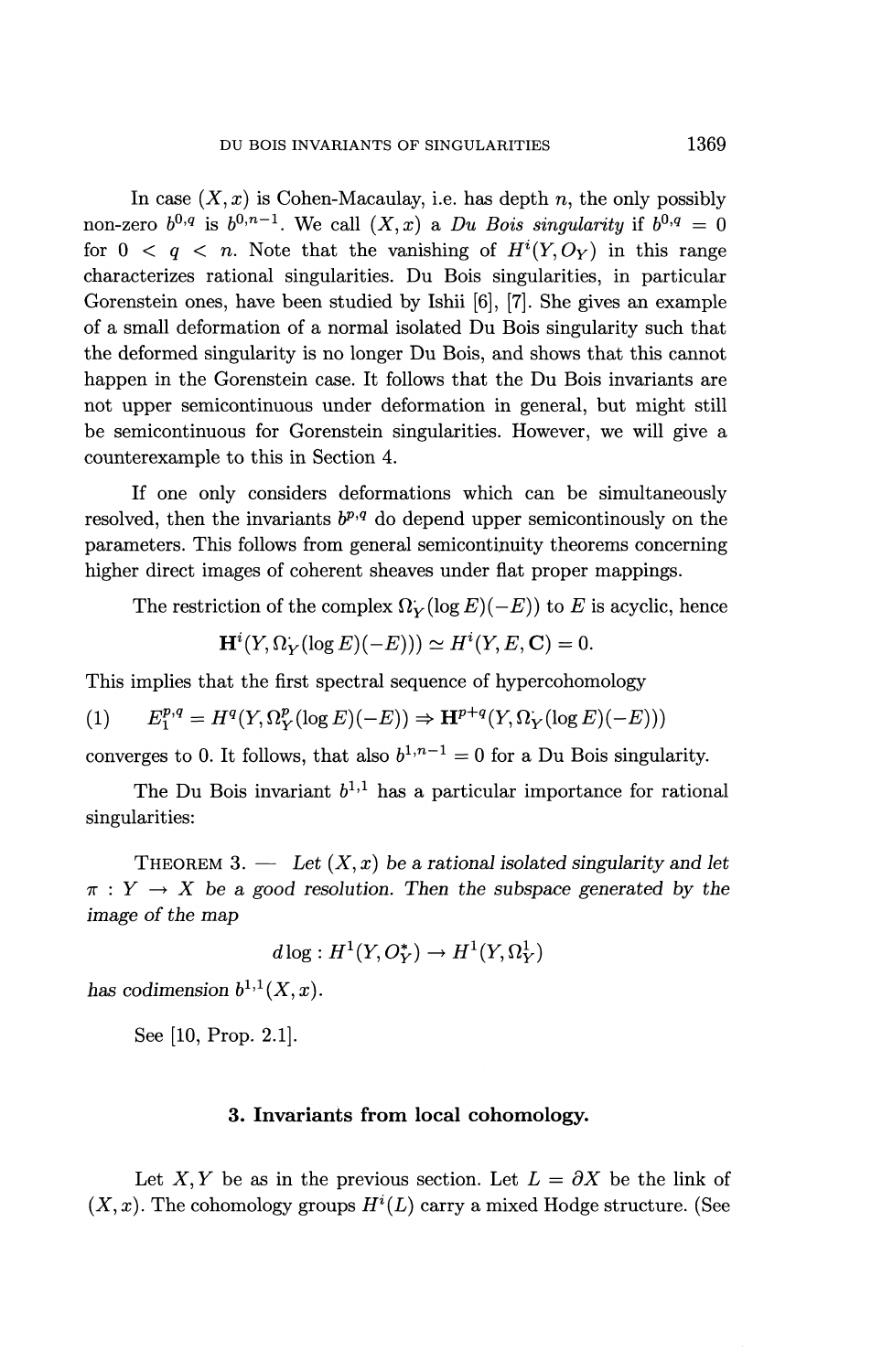[11, Sect. 1] for the proofs of the following statements.) We will focus on its Hodge filtration, and define invariants  $l^{p,q}$  of  $(X, x)$  by

$$
l^{p,q} := \dim Gr_F^p H^{p+q}(L,\mathbf{C}) = \dim H^q(E,\Omega_Y^p(\log E) \otimes O_E).
$$

Poincaré duality for *L* induces a duality of mixed Hodge structures

$$
H^{2n-1-i}(L) \simeq \text{Hom}(H^i(L), \mathbf{Q}(-n))
$$

and we obtain the equalities

$$
l^{p,q} = l^{n-p,n-q-1}.
$$

If we put  $h_i^{p,q} := \dim Gr_F^pGr_{n+q}^WH^i(L, \mathbf{C})$ , then one has  $h_i^{p,q} = h_i^{q,p}$  and

$$
l^{p,i-p} = \sum_{q} h_i^{p,q}.
$$

By the semipurity theorem [11, Cor. 1.12],  $h_i^{p,q} = 0$  in the following cases: if  $i < n, p + q > i$  and if  $i \ge n, p + q \le i$ .

LEMMA 1. — If 
$$
p < n
$$
 then  $\sum_{i=0}^{p} l^{i,p-i} \ge \sum_{i=0}^{p} l^{p-i,i}$ .

The proof is an easy consequence of semipurity.

LEMMA 2. — Let  $(X, x)$  be a rational singularity. Then  $l^{0,i} = l^{i,0} =$ 0 *for all i.*

*Proof.* — We have  $l^{0,i} = \dim H^i(E, O_F) = 0$  because  $H^i(Y, O_Y) = 0$ (as  $(X, x)$  is rational) and  $H^i(Y, O_Y) \to H^i(E, O_E)$  is surjective by [11, Lemma 2.14]. Moreover,  $l^{i,0} < l^{0,i}$ .

We recall the following invariants:

$$
\tau(X,x) = \dim T^1_{X,x}
$$
 (the Tjurina number);  
\n $q'(X,x) = \dim H^0(U,\Omega_U^{n-1})/H^0(Y,\Omega_Y^{n-1}(\log E)(-E));$   
\n $\alpha(X,x) := \dim H^0(Y,\Omega_Y^n)/dH^0(Y,\Omega_Y^{n-1}(\log E)(-E))$  (compare [15, 1.8] for the case  $n = 2$ ).

THEOREM  $4.$  — Let  $(X, x)$  be an isolated Gorenstein singularity of dimension at least three for which  $l^{1,n-3} = 0$ . Then

$$
\tau = b^{n-1,1} + b^{1,n-2} - b^{1,n-1} + l^{1,n-2} - l^{n-1,0} + q'.
$$

*If moreover*  $(X, x)$  *is Du Bois and*  $l^{n-1,0} = 0$ *, then* 

$$
\tau = b^{n-1,1} + b^{1,n-2} + l^{1,n-2}.
$$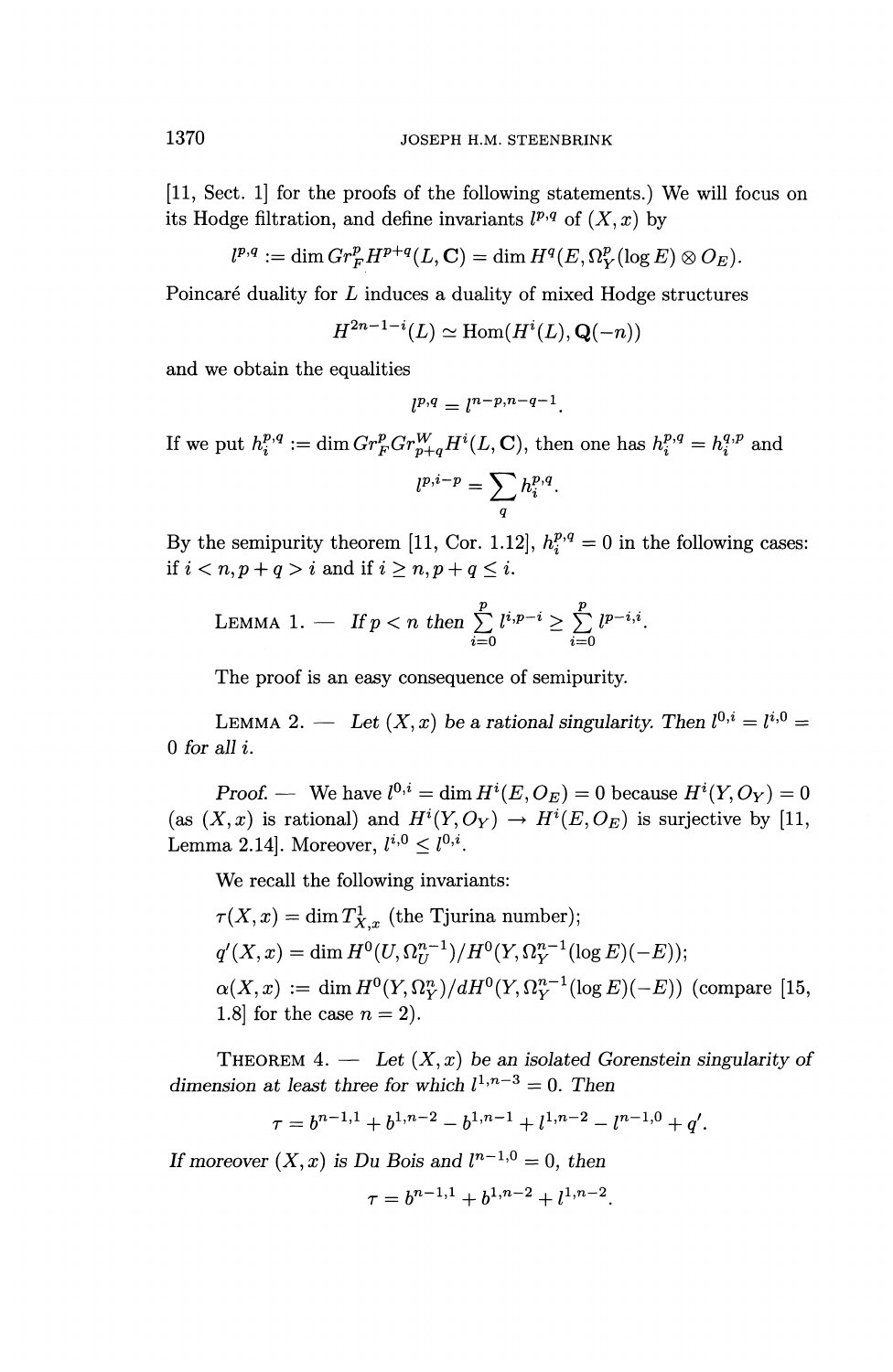*Proof.* — We have  $T_{X,x}^1 \simeq H^1(U,\Theta_U) \simeq H^1(U,\Omega_U^{n-1})$  as  $(X,x)$ is Gorenstein. We have the exact sequence of local cohomology for  $\Omega_Y^{n-1}(\log E)(-E)$  which reduces to

$$
0 \to \mathbf{C}^{q'} \to H_E^1(Y, \Omega_Y^{n-1}(\log E)(-E)) \to H^1(Y, \Omega_Y^{n-1}(\log E)(-E))
$$
  

$$
\to H^1(U, \Omega_U^{n-1}) \to H_E^2(Y, \Omega_Y^{n-1}(\log E)(-E)) \to 0
$$

as  $b^{n-1,2} = 0$ . Hence

$$
\tau = q' + b^{n-1,1} + h_E^2 - h_E^1
$$

where we write

 $h_E^i = \dim H_E^i(Y, \Omega_V^{n-1}(\log E)(-E)) = \dim H^{n-i}(Y, \Omega_V^1(\log E))$ for  $i = 1, 2$ ..

Because  $l^{1,n-3} = 0$ , we have the exact sequence

$$
0 \to H^{n-2}(Y, \Omega^1_Y(\log E)(-E)) \to H^{n-2}(Y, \Omega^1_Y(\log E)) \to Gr_F^1 H^{n-1}(L)
$$
  

$$
\to H^{n-1}(Y, \Omega^1_Y(\log E)(-E)) \to H^{n-1}(Y, \Omega^1_Y(\log E)) \to Gr_F^1 H^n(L) \to 0
$$

which implies that

$$
h_E^2 - h_E^1 = b^{1, n-2} - b^{1, n-1} + l^{1, n-2} - l^{1, n-1}.
$$

Finally use that  $l^{1,n-1} = l^{n-1,0}$ .

Suppose that  $(X, x)$  is moreover Du Bois. Consider the exact sequence  $H^0(E, \Omega_Y^{n-1}(\log E) \otimes O_E) \to H_E^1(Y, \Omega_Y^{n-1}(\log E)(-E))$  $\rightarrow H_E^1(Y, \Omega_Y^{n-1}(\log E)).$ 

By duality, the third space has dimension  $b^{1,n-1} = 0$  as  $(X, x)$  is Du Bois, and the first one has dimension  $l^{n-1,0}$ . Hence  $l^{n-1,0} = 0$  implies  $h_E^1 = 0$ . so  $q' = 0$ .

COROLLARY. — Let  $(X, x)$  be an isolated toric Gorenstein singularity of dimension at least three. Then  $\tau = l^{1,n-2}$ . Indeed, toric singularities are rational. As  $b^{1,n-2} = 0$ , the formula for  $\tau$  holds even without the hy*pothesis*  $l^{1,n-3} = 0$ .

The condition  $l^{1,n-3} = 0$  is fulfilled for isolated complete intersection singularities, see the next section, and for rational singularities in dimension three. More generally we have

PROPOSITION 2. — *Let (X,x) be a three-dimensional Gorenstein Du Bois singularity with*  $l^{1,0} = l^{2,0} = 0$  (e.g. a rational singularity). Then  $\tau = 2b^{1,1} + l^{1,1} - \alpha.$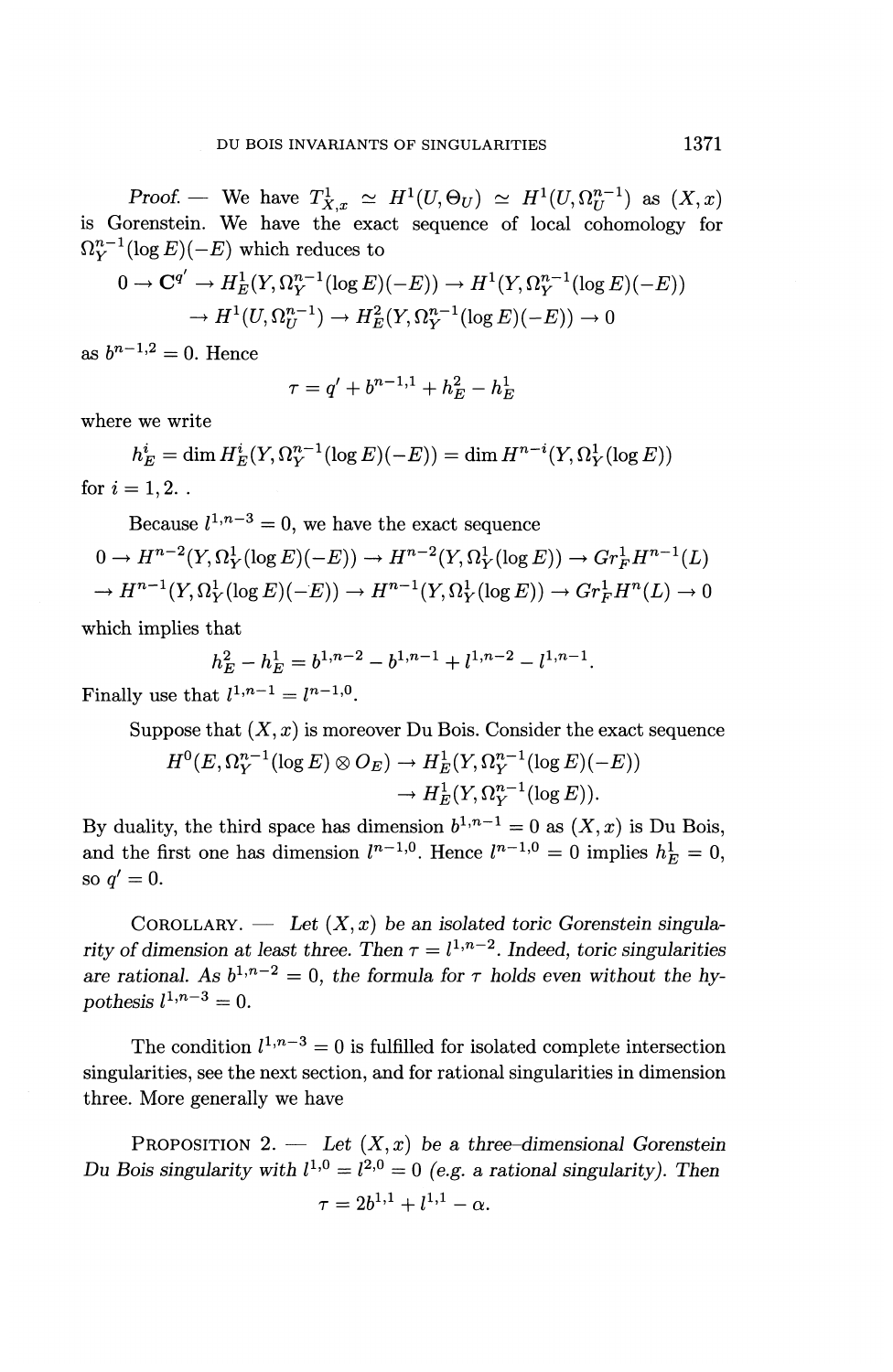*Proof.* — As  $(X, x)$  is Du Bois,  $b^{1,2} = 0$ . The convergence to zero of the spectral sequence (1) implies that in this case,  $\alpha = b^{1,1} - b^{2,1}$ .

This improves [9, Theorem 1]. If moreover  $(X, x)$  is a toric singularity, we get  $\tau = l^{1,1}$ . The rigidity of three-dimensional cyclic quotient singularities (for which  $l^{1,1} = 0$ ) is a direct consequence.

## **4. The case of isolated complete intersection singularities.**

The link L of an n-dimensional isolated complete intersection singularity is  $(n-2)$ -connected, so  $H^i(L) \neq 0$  can only occur for  $i \in$  $\{0, n-1, n, 2n-1\}$ . Hence  $l^{p,q} = 0$  unless  $p + q \in \{0, n-1, n, 2n-1\}$ .

Recall that for an  $n$ -dimensional isolated complete intersection singularity  $(X, x)$  and  $p = 0, \ldots, n$ , an invariant  $s_p(X, x)$  can be defined in the following way. Choose any one parameter smoothing  $f : (X', x) \to (\mathbb{C}, 0)$ of  $(X, x)$  and define

$$
s_p(X,x) := \dim Gr_F^p \phi_f \mathbf{C}_{X'}
$$

as a Hodge number of the Milnor fibre of  $(X, x)$ . It does not depend on the choice of the smoothing (see [12]). Moreover it is an upper semicontinuous invariant under deformations of  $(X, x)$ . Of course,  $\sum_{p=0}^{n} s_p(X, x) = \mu(X, x)$ , the Milnor number of  $(X, x)$ .

For each one-parameter smoothing with Milnor fibre *F* one has the exact sequence of mixed Hodge structures

$$
0 \to H^{n-1}(L) \to H^n(F, L) \to H^n(F) \to H^n(L) \to 0.
$$

Taking into account the duality of  $H^n(F, L)$  and  $H^n(F)$  (w.r.t.  $\mathbf{Q}(-n)$ ) we obtain

$$
s_p - s_{n-p} = l^{p,n-p} - l^{p,n-p-1} = l^{n-p,p-1} - l^{p,n-p-1}.
$$

We conclude that  $\sum_{i=0}^p s_i \leq \sum_{i=0}^p s_{n-i}$  for  $0 \leq p \leq n$ .

Note that  $s_n(X, x)$  is the geometric genus of  $(X, x)$  [11, Prop. 2.13]  $\lim_{M \to \infty} \ln(X, x) = s_n(X, x) - l^{0, n-1} = \dim H^{n-1}(Y, O_Y) - \dim H^{n-1}(E, O_E)$  $= b^{0,n-1}$  by [11, Lemma 2.14]. In particular  $s_0 = 0$  characterizes Du Bois singularities among isolated complete intersection singularities. In general, there seem no other connections between Du Bois invariants and Hodge numbers of the Milnor fiber.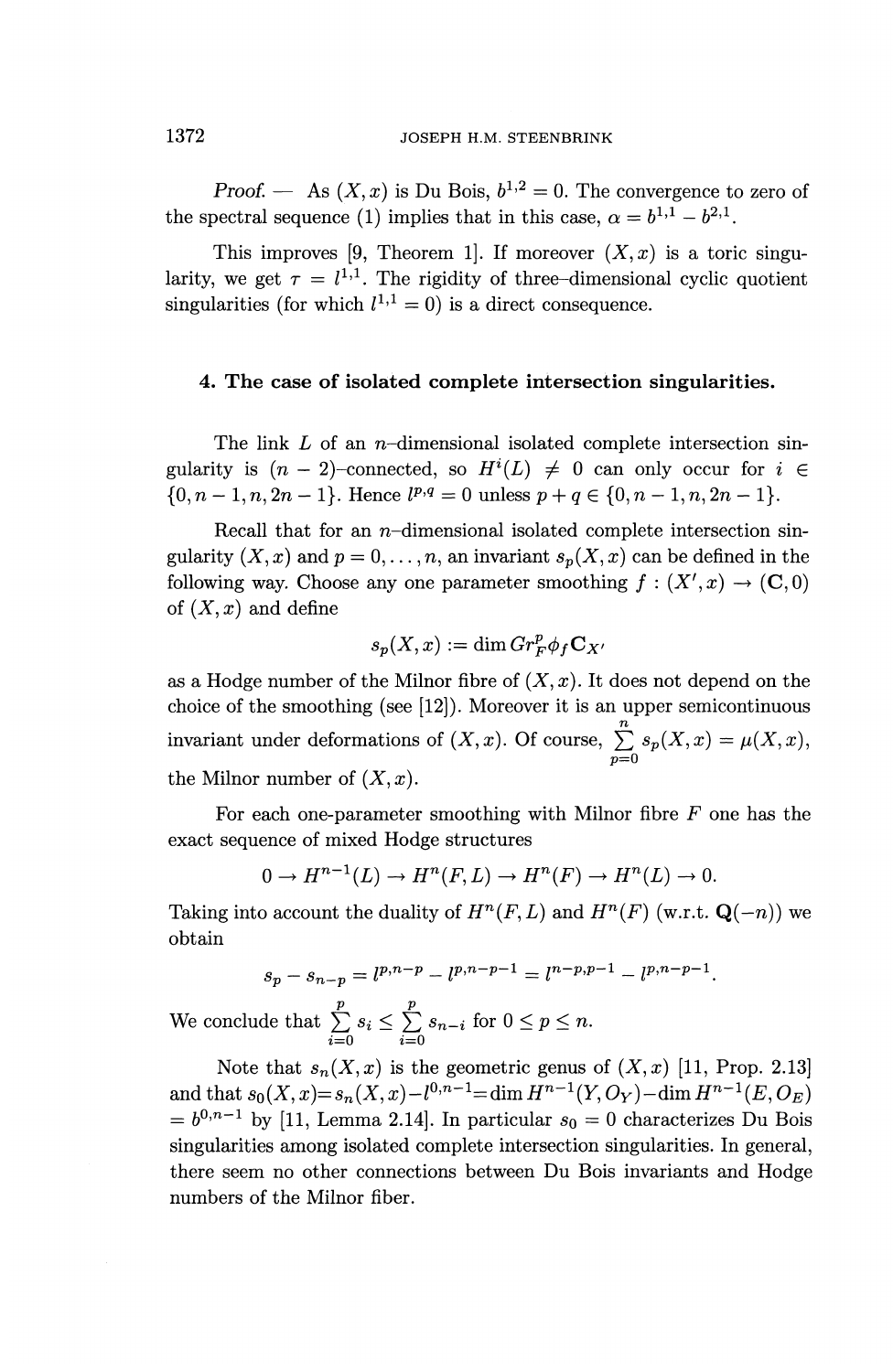THEOREM  $5.$  — Let  $(X, x)$  be an isolated complete intersection *singularity of dimension n. Then*  $b^{p,q}(X, x) = 0$  unless  $p + q \in \{n - 1, n\}.$ 

*Proof.* — If  $n \leq 2$  the theorem reduces to Theorem 1. So suppose that  $n \geq 3$ . Then  $b^{0,1} = 0$  as  $(X, x)$  is Cohen-Macaulay. So we still have to deal with the case  $2 \leq p + q \leq n - 2$ . We have the exact sheaf sequences

$$
0 \to \Omega_Y^p(\log E)(-E) \to \Omega_Y^p(\log E) \to \Omega_Y^p(\log E) \otimes O_E \to 0.
$$

Note that  $H^q(E, \Omega_V^p(\log E) \otimes O_E) = 0$  for  $n < p + q < 2n - 1$  (as  $H^{p+q}(L) = 0$  in that range). As also  $H^q(Y, \Omega_Y^p(\log E) (-E)) = 0$  for these  $p, q$  (by Theorem 1), we obtain

$$
H^{q}(Y, \Omega_{Y}^{p}(\log E)) = 0 \text{ for } n < p + q < 2n - 1.
$$

By duality we get

$$
H_E^q(Y, \Omega_Y^p(\log E)(-E)) = 0 \text{ for } 1 \le p+q \le n-1.
$$

Suppose  $1 \leq p+q \leq n-1$ . Then  $H^q_{\{x\}}(\Omega^p_X) = 0$  by [2, Prop. 2.3]. Hence the natural map

$$
H_E^q(Y, \Omega_Y^p(\log E)(-E)) \to H^q(Y, \Omega_Y^p(\log E)(-E))
$$

is an isomorphism for  $2 \leq p+q < n-1$ . Therefore  $H^q(Y, \Omega_Y^p(\log E)(-E)) =$ *0* in this range.

The convergence of the spectral sequence (1) to zero implies

PROPOSITION 3. — For *(X,x) an isolated complete intersection singularity of dimension* n, we *have*

$$
\alpha = \sum_{p=1}^{n-1} (b^{p-1,n-p} - b^{p,n-p}).
$$

LEMMA 3.  $\longrightarrow$  Let  $(X, x)$  be a Du Bois isolated complete intersection singularity of dimension at least three with  $l^{n-1,0} = 0$ . Then

$$
\mu = b^{n-1,1} + b^{1,n-2} + l^{1,n-2} + l^{0,n-1} + \alpha.
$$

*Proof. —* By [8], for any isolated complete intersection singularity of dimension at least two,

$$
\mu - \tau = l^{0,n-1} - l^{n-1,0} + a_1 + a_2 + a_3
$$

for certain invariants  $a_1, a_2, a_3$ . For a Du Bois singularity,  $a_1 = 0$ , and  $a_3 < l^{n-1,0}$  by its definition. Moreover,  $l^{n-1,0} = 0$  implies that  $a_2 = \alpha$ . So we have  $\mu - \tau = l^{0,n-1} + \alpha$ . We conclude by the second case of Theorem 4.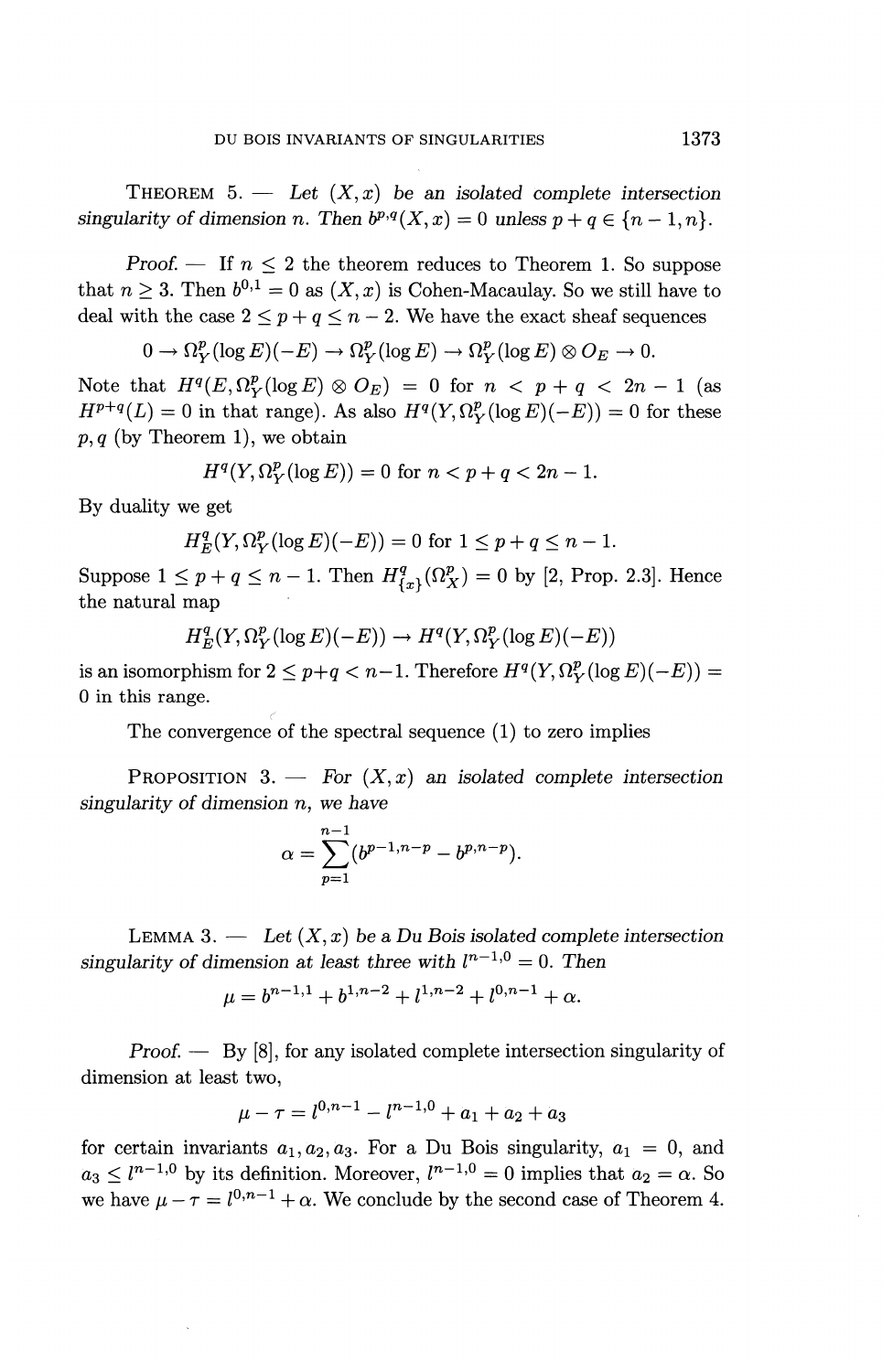THEOREM  $6.$  — Let  $(X, x)$  be a three-dimensional Du Bois isolated complete intersection singularity with  $l^{2,0} = 0$ . Then the Hodge numbers *of the Milnor fibre are given by*

$$
s_0 = 0, s_1 = b^{1,1}, s_2 = b^{1,1} + l^{1,1}, s_3 = l^{0,2}.
$$

*Proof.* — The statements about  $s_0$  and  $s_3$  have been proved pre-*Proof.* — The statements about  $s_0$  and  $s_3$  have viously, as well as the identity  $s_2 - s_1 = l^{1,1} - l^2$  $^{0}$  =  $l^{1,1}$ . Finally  $s_1 + s_2 + s_3 = \mu = 2b^{1,1} + l^{1,1} + l^{0,2}.$ 

COROLLARY. — For *rational isolated complete intersection singula*rities of dimension three, the invariant  $b^{1,1}$  is upper semicontinuous under *deformation.*

Indeed, this follows from the semicontinuity of  $s<sub>1</sub>$ . As a consequence, we get a generalization of [10, Theorem 2.2]: if  $(X, x)$  is a rational isolated complete intersection singularity of dimension three, which is not an ordinary double point, then  $b^{1,1}(X,x) > 0$ . Indeed, if  $(X,x)$  is not an ordinary double point, it deforms into a singularity of type *A^* or to the intersection of two quadrics (type  $\tilde{D}_6$ ) which have  $s_1 = 1$  and  $s_1 = 2$ respectively.

We now give our example that the invariant  $b^{1,1}$  is not upper semicontinuous under deformations in general, even for two-dimensional hypersurfaces.

*Example.* — Let  $f_t(x, y, z) = tx^6 + x^7 + x^4y^4 + y^7 + z^2$  and let X<sub>i</sub> be the surface germ at  $0 \in \mathbb{C}^3$  given by  $f_t(x,y,z) = 0$ . Then  $b^{0,1}(X_t) = 3$ if  $t \neq 0$  whereas  $b^{0,1}(X_0) = 2$ . This shows that the invariant  $b^{0,1}$  does no depend upper semicontinuously on deformation parameters in general.

To compute these numbers, we use the formula  $p_q + \alpha = \dim Q^f / \overline{K}$  $V_{>0}$  from [14, Cor. (6.3)] which is valid for a two-dimensional isolated hypersurface singularity. Here  $Q^f := \Omega^3/df \wedge \Omega^2$ , *V* is its Kashiwara-Malgrange filtration,  $p_g = \dim Q^f/V_{>0}$  is the geometric genus and  $\overline{K}$  is the kernel of multiplication by f in  $Q^f$ . In the example at hand,  $f_t$  is semiquasi-homogeneous for all t, with weights  $\left(\frac{1}{6},\frac{1}{7},\frac{1}{2}\right)$  for  $t \neq 0$  and with weights  $\left(\frac{1}{7},\frac{1}{7},\frac{1}{2}\right)$  for  $t=0$ . For all t we have the equalities

$$
V_0 Q^f = V_{>0} Q^f = (x^2, xy, y^2) Q^f
$$

which imply that  $b^{0,1} = p_q = 3$  so  $b^{1,1} = 3 - \alpha$ .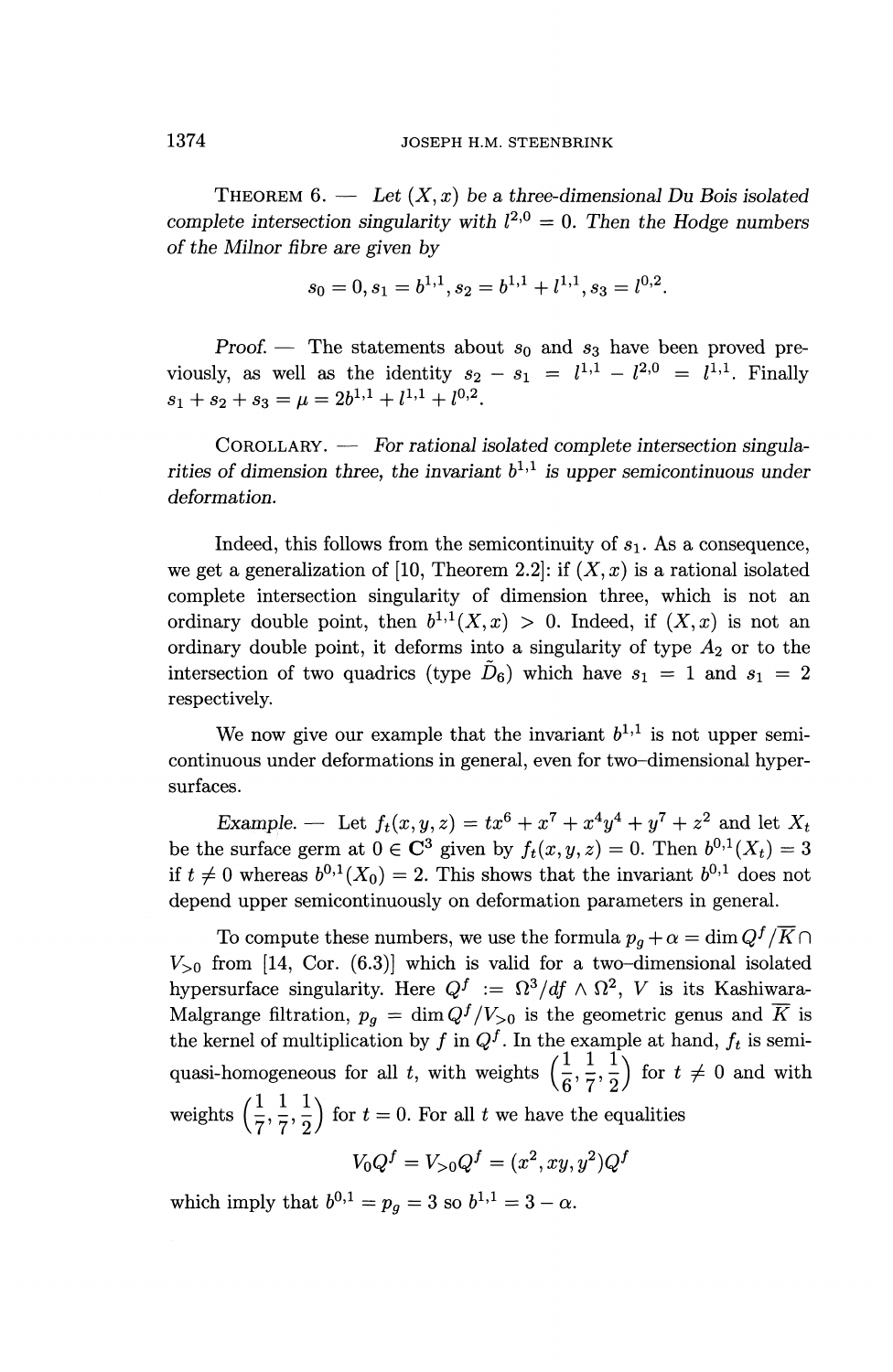Comparing the difference between the maximal and minimal weights of  $Q^f$  with the weights of *x* and *y*, one checks that  $x^{10}Q^f = y^{10}Q^f = 0$ . A simple Gröbner basis calculation shows that for  $t \neq 0$  one has  $\overline{K} =$  $(x,y^2)Q^f$  hence  $\alpha = 0$  and  $b^{1,1} = 3$ . On the other hand, if  $t = 0$  then  $K = (x^2, y^2)Q^f \subset V_{>0}$  and  $\alpha = 1$  so  $b^{1,1} = 2$ .

## **5. Some consequences and remarks.**

PROPOSITION 4. — Let  $(X, x)$  be an isolated toric complete intersection singularity. Then either  $(X, x)$  is a surface singularity of type  $A_k$ *with k >1 or an ordinary double point in dimension three.*

*Proof.* — It is well-known that the only toric surface singularities are the cyclic quotient singularities; these can only be Gorenstein if they are of type  $A_k$ .

A toric isolated complete intersection singularity of dimension three has  $s_1 = b^{1,1} = 0$  so must be the ordinary double point.

If  $(X, x)$  is a complete intersection of dimension at least four, then  $H^{2}(L) = 0$ . For a toric isolated singularity this group has rank equal to  $k - \dim(X)$  where k is the number of one-dimensional faces of the corresponding cone. One has  $k = \dim(X)$  if and only if the cone is simplicial, i.e.  $X$  is a quotient singularity. However, isolated quotient singularities in dimension at least three are rigid, so cannot be complete intersections.

We end with the following question. Let  $(X, x)$  be a three-dimensional isolated rational complete intersection singularity (more generally: a hypersurface section of an isolated Gorenstein singularity  $X'$  with  $T^2_{X'} = 0$ ) and let  $(Y, E) \to (X, x)$  be a good resolution. One has the exact sequence

$$
0 \to H^1(Y, \Omega_Y^2(\log E)(-E)) \to T^1_{X,x} \to H^2_E(Y, \Omega_Y^2(\log E)(-E)) \to 0
$$

as  $T_{X,x}^1 \simeq H^1(Y \setminus E,\Omega_Y^2)$ . Is it true that the tangent cone to the discriminant of the versal deformation of  $(X, x)$  (which is in a natural way a cone inside  $T^1_{X,x}$  is invariant under translations by the subspace  $H^1(Y, \Omega_Y^2(\log E)(-E))^?$ 

In [3] it is shown that the tangent cone to the discriminant is invariant under translations by  $mT_X^1$  where m is the maximal ideal of  $O_{X,x}$ . So one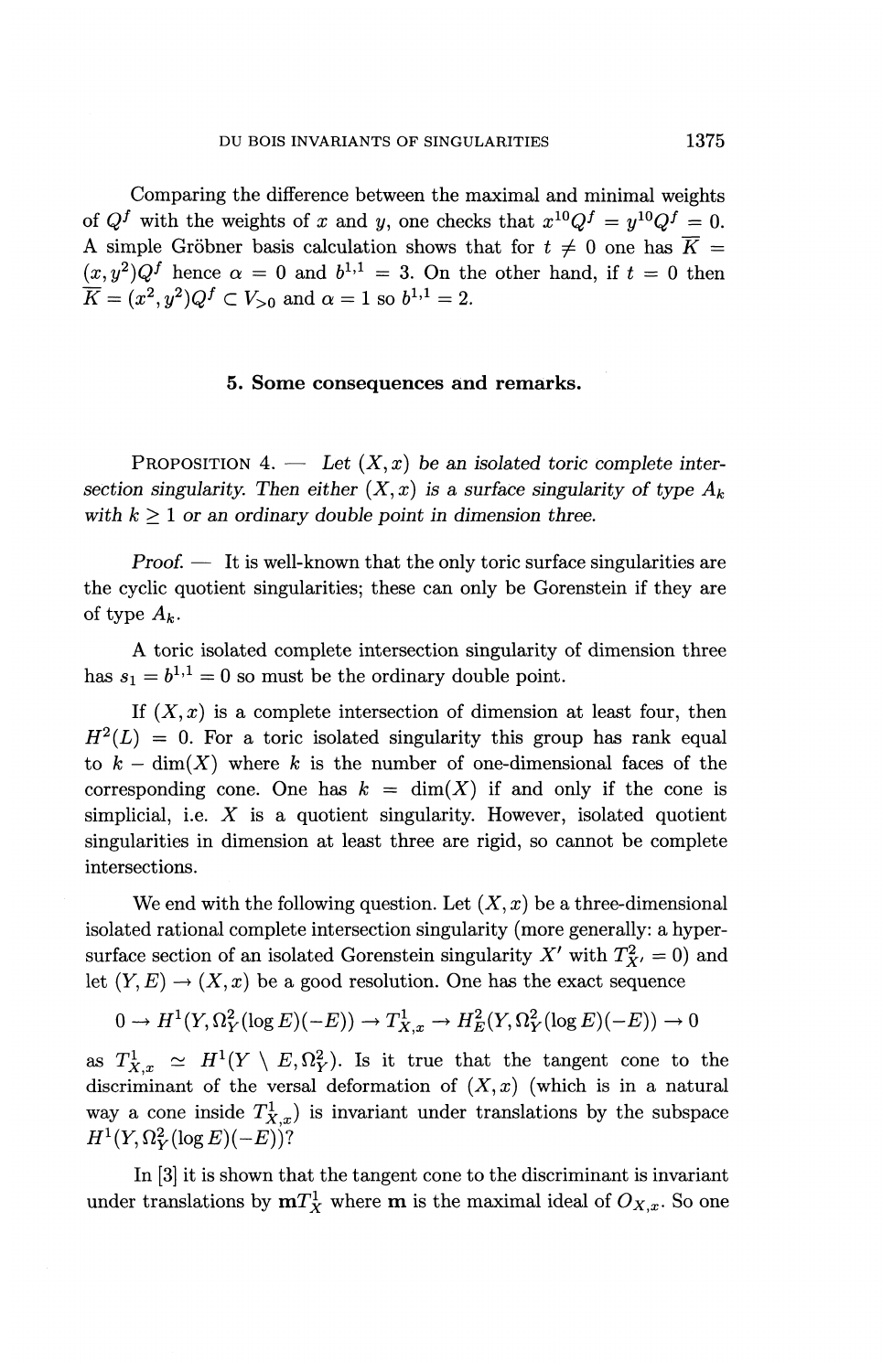may as well ask whether  $H^1(Y, \Omega_Y^2(\log E)(-E)) \subset {\textbf{m}} T^1_X$ . This has been proven in the hypersurface case in [10].

If the answer to the question is positive, then the first proof of smoothability of Q-factorial Calabi-Yau threefolds from [10] goes through if these have isolated complete intersection singularities.

In [9], the second proof of [10] is generalized even further: Namikawa there admits smoothable isolated singularities which are either toric or have smooth semiuniversal base space.

### BIBLIOGRAPHY

- [I] Ph. Du BOIS, Complexe de de Rham nitre d'une variete singuliere, Bull. Soc. Math. Prance, 109 (1981), 41-81 .
- [2] G-M. GREUEL, Dualitat in der lokalen Kohomologie isolierter Singularitaten, Math. Ann., 250 (1980), 157-173 .
- [3] G.-M. GREUEL und LE DUNG TRANG, Spitzen, Doppelpunkte und vertikale Tangenten in der Diskriminante verseller Deformationen von vollstandigen Durchschnitten, Math. Ann., 222 (1976), 71-88.
- [4] A. GROTHENDIECK, Local cohomology, Lecture Notes in Math.41, Springer-Verlag, Berlin etc., 1967.
- [5] F. GUILLEN, V. NAVARRO AZNAR, P. PASCUAL-GAINZA, F. PUERTA, Hyperresolutions cubiques et descente cohomologique, Lecture Notes in Math. 1335, Springer—Verlag, Berlin etc., 1988.
- [6] S. ISHII, On isolated Gorenstein singularities, Math. Ann., 270 (1985), 541-554.
- [7] S. ISHII, Small deformations of normal singularities, Math. Ann., 275 (1986), 139- 148 .
- [8] E.J.N. LOOIJENGA, J.H.M. STEENBRINK, Milnor number and Tjurina number for complete intersections, Math. Ann., 251 (1985), 121-124.
- [9] Y. NAMIKAWA, Deformation theory of Calabi-Yau threefolds and certain invariants of singularities, Preprint November 1995.
- [10] Y. NAMIKAWA, J.H.M. STEENBRINK, Global smoothing of Calabi-Yau threefolds, Invent. Math., 122 (1995), 403-419.
- [II] J.H.M. STEENBRINK, Mixed Hodge structures associated with isolated singularities, Proc. Symp. Pure Math., 40, Part 2 (1983), 513-536.
- [12] J.H.M. STEENBRINK, Semicontinuity of the singularity spectrum, Invent. Math., 79 (1985), 557-565.
- [13] J.H.M. STEENBRINK, Vanishing theorems on singular spaces, Asterisque, 130 (1985), 330-341.